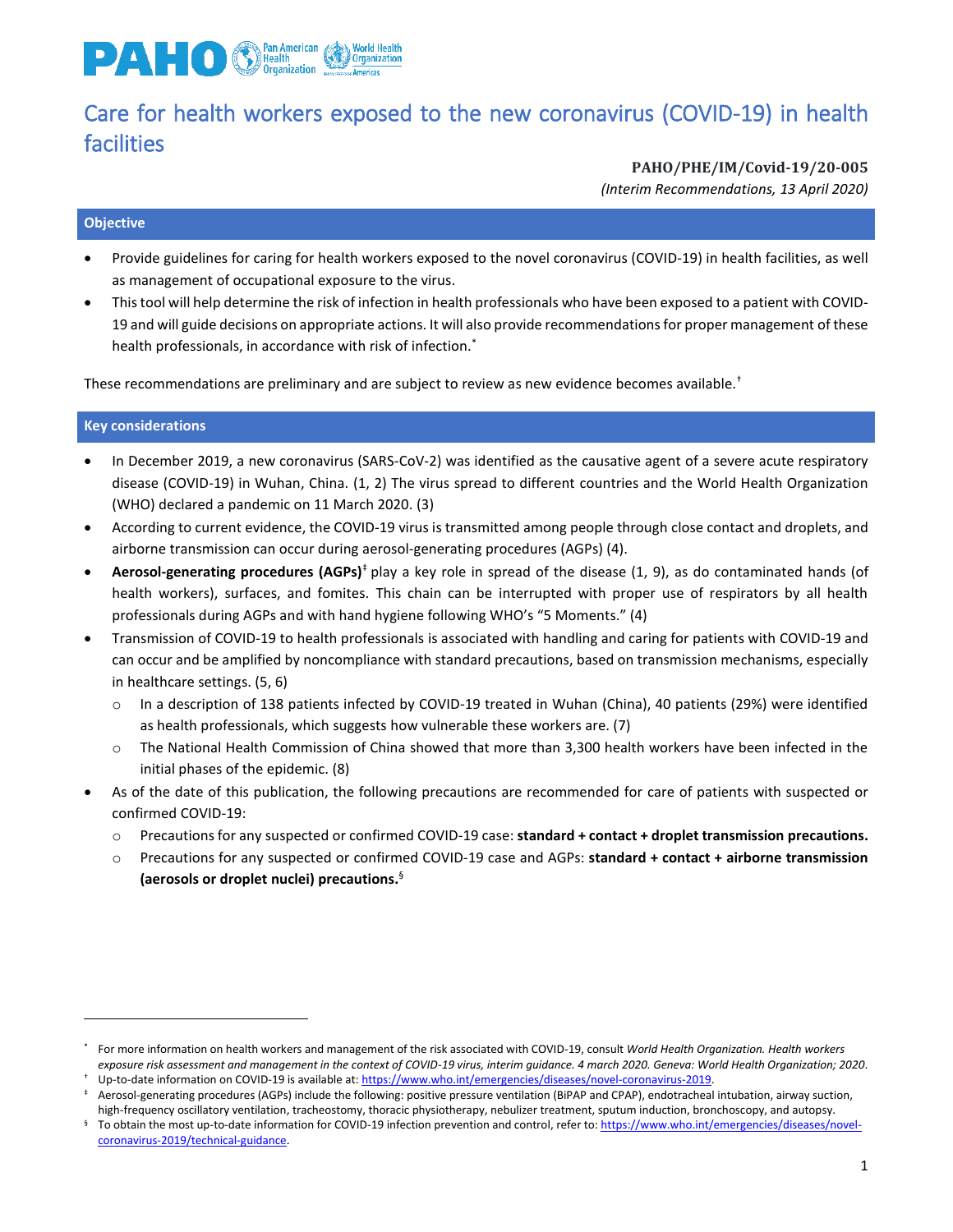

| <b>Glossary</b>                  |                                                                                                                                                                                                                                                                                                                                                                                                                                                                              |
|----------------------------------|------------------------------------------------------------------------------------------------------------------------------------------------------------------------------------------------------------------------------------------------------------------------------------------------------------------------------------------------------------------------------------------------------------------------------------------------------------------------------|
| <b>Active monitoring</b>         | Monitoring, by health workers themselves, of respiratory signs and symptoms, as well as<br>fever, with active reporting to the health authorities or to the hospital's occupational<br>health authorities regarding their health status or following local regulations (Annex 1).                                                                                                                                                                                            |
| <b>Acute respiratory illness</b> | Clinical syndrome characterized by fever and at least one sign or symptom such as cough<br>(with or without sputum production) or difficulty breathing. With COVID-19, patients can<br>present nonspecific symptoms, such as fatigue, loss of appetite, malaise, muscle pain, sore<br>throat, shortness of breath, stuffy nose, or headache. On rare occasions, patients can also<br>present diarrhea, nausea, and vomiting. Cases of loss of sense of smell were described. |
| High-risk exposure               | Close contact with a case of COVID-19 in the community or in the home; providing direct<br>care to a COVID-19 patient (physical examination, nursing care, carrying out AGPs, airway<br>sampling) or contact with bodily fluids from COVID-19 cases or with a contaminated<br>environment without proper use of personal protective equipment (PPE), or not<br>performing hand hygiene when providing patient care.                                                          |
| Low-risk exposure in             |                                                                                                                                                                                                                                                                                                                                                                                                                                                                              |
| health services                  | Providing direct care to someone with suspected or confirmed COVID-19, following<br>recommendations for use of PPE in different clinical activities.                                                                                                                                                                                                                                                                                                                         |
| Self-monitoring                  | Monitoring, by health workers themselves, of respiratory signs and symptoms, as well as<br>fever, when exposed to risk of COVID-19 infection in the health facility. Health<br>professionals should notify the health service where they work or follow local regulations<br>(Annex 1).                                                                                                                                                                                      |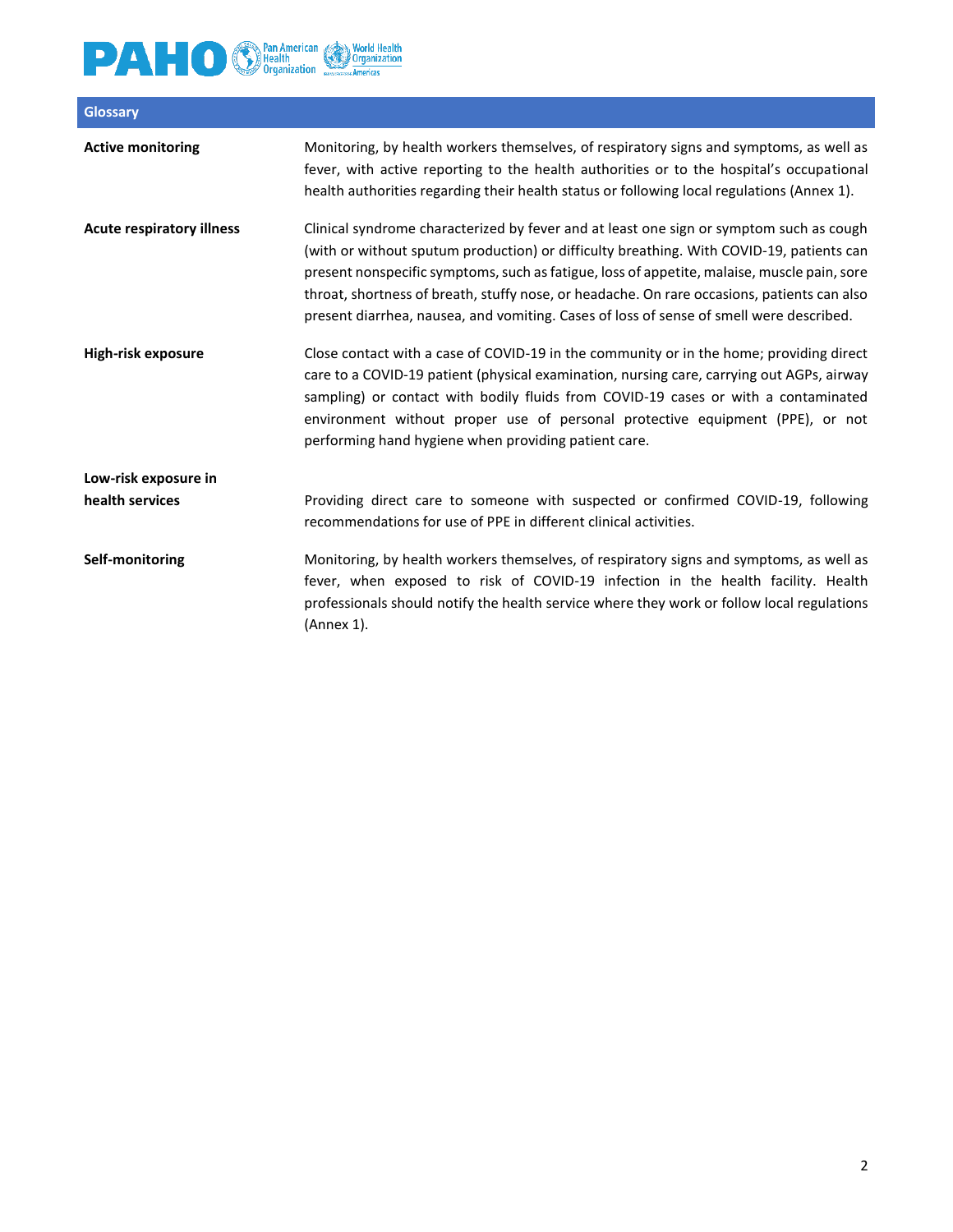

#### **Care for health workers exposed to COVID-19 in health facilities**

- Health professionals should be evaluated by a medical professional before being given sick leave. This should also be reported, according to the procedures of the facility's occupational health service.
	- Health workers must take standard precautions when returning to the health service:
		- o Always perform hand hygiene when caring for patients.
			- o Rational and proper use of PPE.
			- o Safe handling of sharps.
			- o Use of sterile medical equipment.
			- o Keeping the hospital environment clean.
			- o Proper management of hospital waste.
- Ensure rational and proper use of PPE: proper donning and doffing of PPE because ofrisk of contamination.\*\* If disposable equipment is used (e.g., single-use masks, gloves, or face shields), discard it in the proper place and wash your hands correctly; never reuse disposable materials.

#### Management of health workers exposed to COVID-19

Table 1 presents situations for health professionals potentially exposed in health facilities.

#### **Table 1 – Actions to take when a health worker has been exposed to COVID-19 in health facilities**

|                                                                                          | <b>Health status</b> | <b>Actions</b>                                                                                                                                                              |                                                                                                                                                          |  |  |  |  |  |
|------------------------------------------------------------------------------------------|----------------------|-----------------------------------------------------------------------------------------------------------------------------------------------------------------------------|----------------------------------------------------------------------------------------------------------------------------------------------------------|--|--|--|--|--|
| <b>Exposure risk</b>                                                                     |                      | <b>Sick leave from work</b>                                                                                                                                                 | Surveillance / Monitoring of signs and<br>symptoms                                                                                                       |  |  |  |  |  |
| Health worker with low-risk<br>exposure in health facilities                             | Asymptomatic         | Not indicated.                                                                                                                                                              | Monitor appearance of respiratory symptoms<br>and/or fever; self-monitoring. Seek medical care<br>if signs and symptoms appear. Report to<br>supervisor. |  |  |  |  |  |
| Health worker with high-risk<br>exposure to a COVID-19<br>patient in the health service. | Asymptomatic         | Indicated.<br>Stop working for 14 days from last<br>exposure.                                                                                                               | Monitor appearance of respiratory symptoms or<br>fever. Active monitoring. Screen if signs and<br>symptoms appear. Home quarantine. (b)                  |  |  |  |  |  |
| Health worker is a contact of<br>someone with confirmed<br>COVID-19 at home              | Asymptomatic         | Indicated. Stop working for 14 days from<br>last exposure.                                                                                                                  | Monitor appearance of respiratory symptoms or<br>fever. Active monitoring. Screen if signs and<br>symptoms appear. Home quarantine.                      |  |  |  |  |  |
| Health worker with low- or<br>high-risk exposure in health<br>facilities or at home      | Symptomatic          | Indicated. Stop working until remission of<br>symptoms and two negative PCRs 24<br>hours apart. If PCR testing is not available,<br>7 days after remission of symptoms. (b) | Clinical case management (c) according to local<br>protocols. (a)                                                                                        |  |  |  |  |  |

#### **Comments**

 $\overline{a}$ 

(a) Except for pregnant women, people over 60 years of age, and people with diseases that cause current immunosuppression or people with decompensated chronic diseases, who should be evaluated by the attending physician and by the workplace physician.

(b) Restrict contact between health workers and immunocompromised patients until 14 days following remission of symptoms. For more information on quarantine, consult: *World Health Organization. (2020). Considerations for quarantine of individuals in the context of containment for coronavirus disease (COVID-19): interim guidance, 19 March 2020. World Health Organization. https://apps.who.int/iris/handle/10665/331497. License: CC BY-NC-SA 3.0 IGO.* (c) For more information on clinical management of COVID-19, consult: [https://www.who.int/emergencies/diseases/novel-coronavirus-2019/technical-guidance/patient-management.](https://www.who.int/emergencies/diseases/novel-coronavirus-2019/technical-guidance/patient-management)

<sup>\*\*</sup> For the sequence for donning and doffing of PPE, consult the infographics at: [https://www.paho.org/en/topics/coronavirus](https://www.paho.org/en/topics/coronavirus-infections/coronavirus-disease-covid-19/covid-19-communication-materials)[infections/coronavirus-disease-covid-19/covid-19-communication-materials.](https://www.paho.org/en/topics/coronavirus-infections/coronavirus-disease-covid-19/covid-19-communication-materials)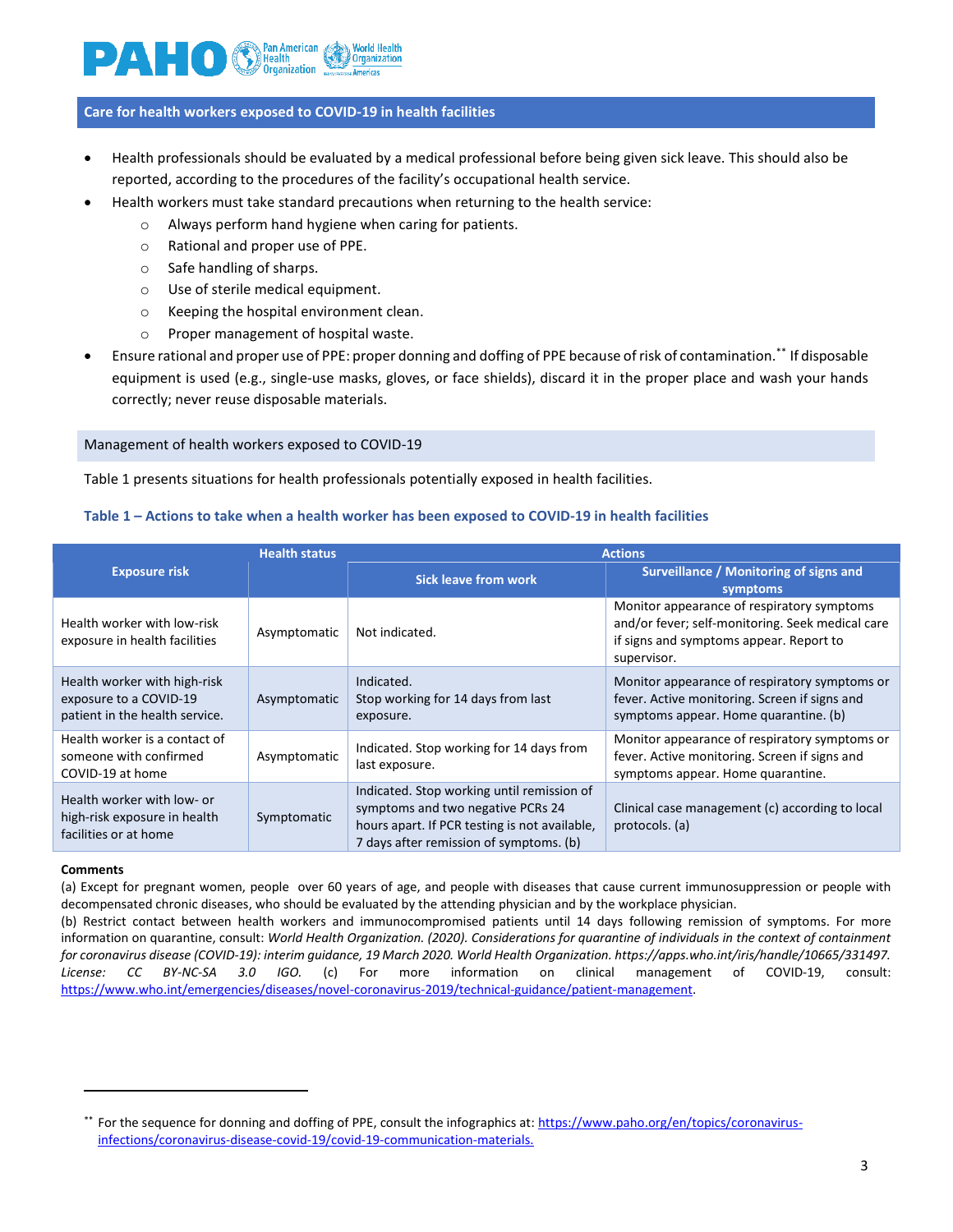

Management flow for health workers exposed to COVID-19

Figure 1 presents the management flow for health workers exposed to COVID-19. This should be used together with Table 1 and the Annex.

**Figure 1 – Management flow for health workers exposed to COVID-19**



*Source: PAHO, adapted from (9) and (10).*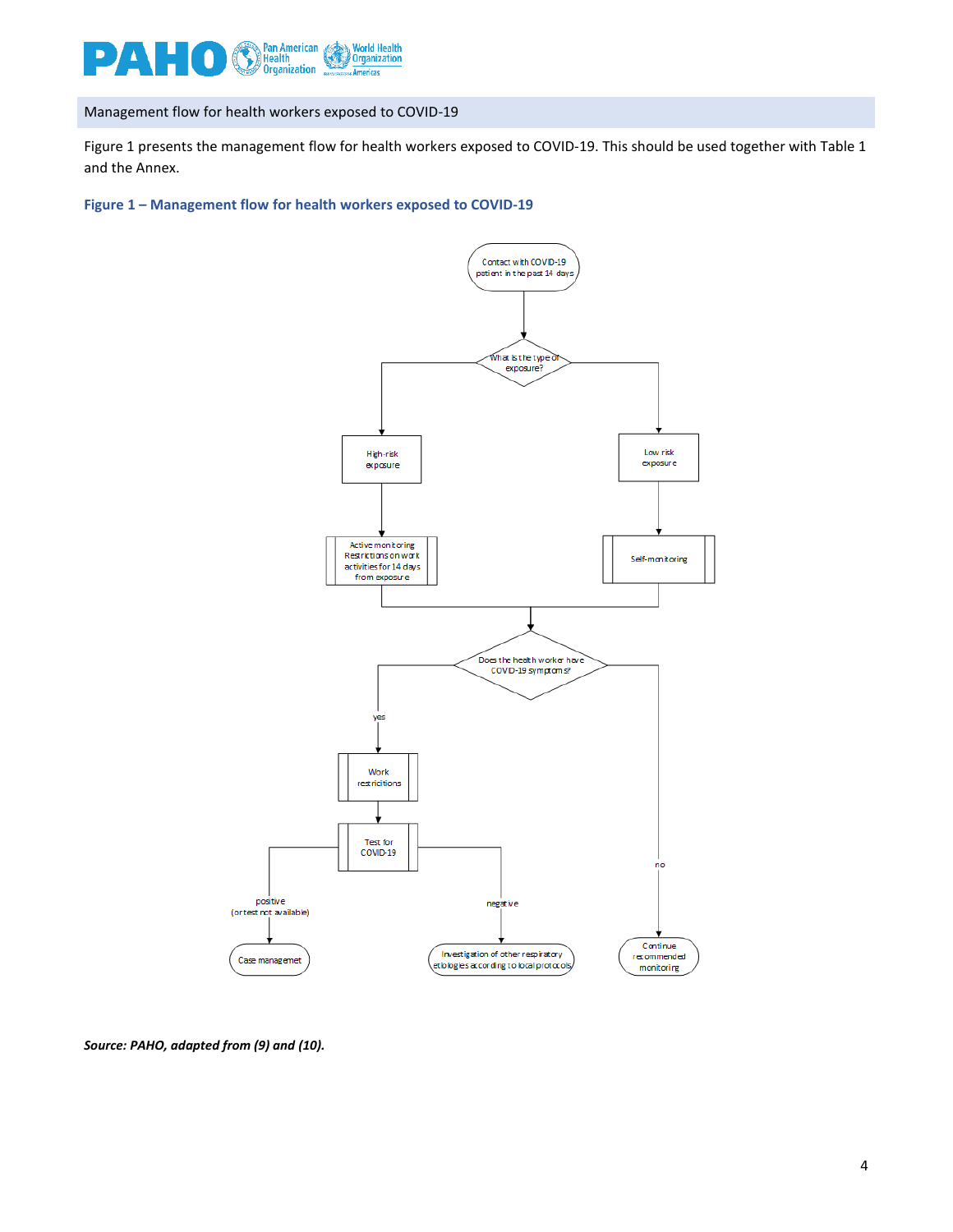

Immunization against seasonal influenza

- Health workers are a priority group for vaccination against seasonal influenza.<sup>††</sup> This contributes to individual protection, maintaining health services operations, and reducing transmission of influenza virus to the most vulnerable patients, including COVID-19 patients.
- The occupational health department should organize vaccination of health workers against influenza and other diseases according to the country's recommended vaccination schedule.

#### **References**

 $\overline{a}$ 

- 1. Chan JF, Yuan S, Kok KH, To KK, Chu H, Yang J, et al. A familial cluster of pneumonia associated with the 2019 new coronavirus indicating person-to-person transmission:a study of a family cluster. Lancet. 2020.
- 2. [The epidemiological characteristics of an outbreak of 2019 new coronavirus diseases (COVID-19) in China]. Zhonghua Liu Xing Bing Xue Za Zhi. 2020;41(2):145-51.
- 3. World Health Organization. WHO Director-General's opening remarks at the media briefing on COVID-19 11 March 2020 Geneva 2020 [Available from: [https://www.who.int/dg/speeches/detail/who-director-general-s-opening-remarks-at-the-media-briefing-on](https://www.who.int/dg/speeches/detail/who-director-general-s-opening-remarks-at-the-media-briefing-on-covid-19---11-march-2020)[covid-19---11-march-2020.](https://www.who.int/dg/speeches/detail/who-director-general-s-opening-remarks-at-the-media-briefing-on-covid-19---11-march-2020)
- 4. World Health Organization. Rational use of personal protective equipment for coronavirus disease (COVID-19) and considerations during severe shortages. Interim guidance. 6 April 2020.
- 5. Huang C, Wang Y, Li X, et al. Clinical features of patients infected with 2019 new coronavirus in Wuhan, China. Lancet 2020; published on-line Jan 24. https://doi.org/10.1016/S0140-6736(20)30183-5.
- 6. Wang D, Hu B, Hu C, Zhu F, Liu X, Zhang J et al. Clinical characteristics of 138 hospitalized patients with 2019 new coronavirus-infected pneumonia in Wuhan, China. JAMA. 2020. Epub 2020/02/08. doi: 10.1001/jama.2020.1585. PubMed PMID: 32031570.
- 7. New Coronavirus Pneumonia Emergency Response Epidemiology Team. Vital surveillances: the epidemiological characteristics of an outbreak of 2019 novel coronavirus diseases (COVID-19)—China, 2020. China CDC Weekly. Accessed February 20, 2020. <http://weekly.chinacdc.cn/en/article/id/e53946e2-c6c4-41e9-9a9b-fea8db1a8f51>
- 8. Phan LT, Nguyen TV, Luong QC, Nguyen TV, Nguyen HT, Him HQ, et al. Importation and Human-to-Human Transmission of a New Coronavirus in Viet Nam. New England Journal of Medicine. 2020.
- 9. The Lancet. COVID-19: protecting health-care workers. Lancet. 2020 Sea 21;395(10228):922. doi: 10.1016/S0140-6736(20)30644-9.
- 10. Centers for Disease Control and Prevention (CDC). Criteria for Return to Work for Healthcare Personnel with Confirmed or Suspected COVID-19 (Interim Guidance). Available from: [https://www.cdc.gov/coronavirus/2019-ncov/healthcare-facilities/hcp-return](https://www.cdc.gov/coronavirus/2019-ncov/healthcare-facilities/hcp-return-work.html)[work.html.](https://www.cdc.gov/coronavirus/2019-ncov/healthcare-facilities/hcp-return-work.html)
- 11. Centers for Disease Control and Prevention (CDC). Interim U.S. Guidance for Risk Assessment and Public Health Management of Healthcare Personnel with Potential Exposure in a Healthcare Setting to Patients with Coronavirus Disease (COVID-19). Available from: <https://www.cdc.gov/coronavirus/2019-ncov/hcp/guidance-risk-assesment-hcp.html>

<sup>††</sup> [https://www.who.int/immunization/policy/position\\_papers/influenza/en/](https://www.who.int/immunization/policy/position_papers/influenza/en/)